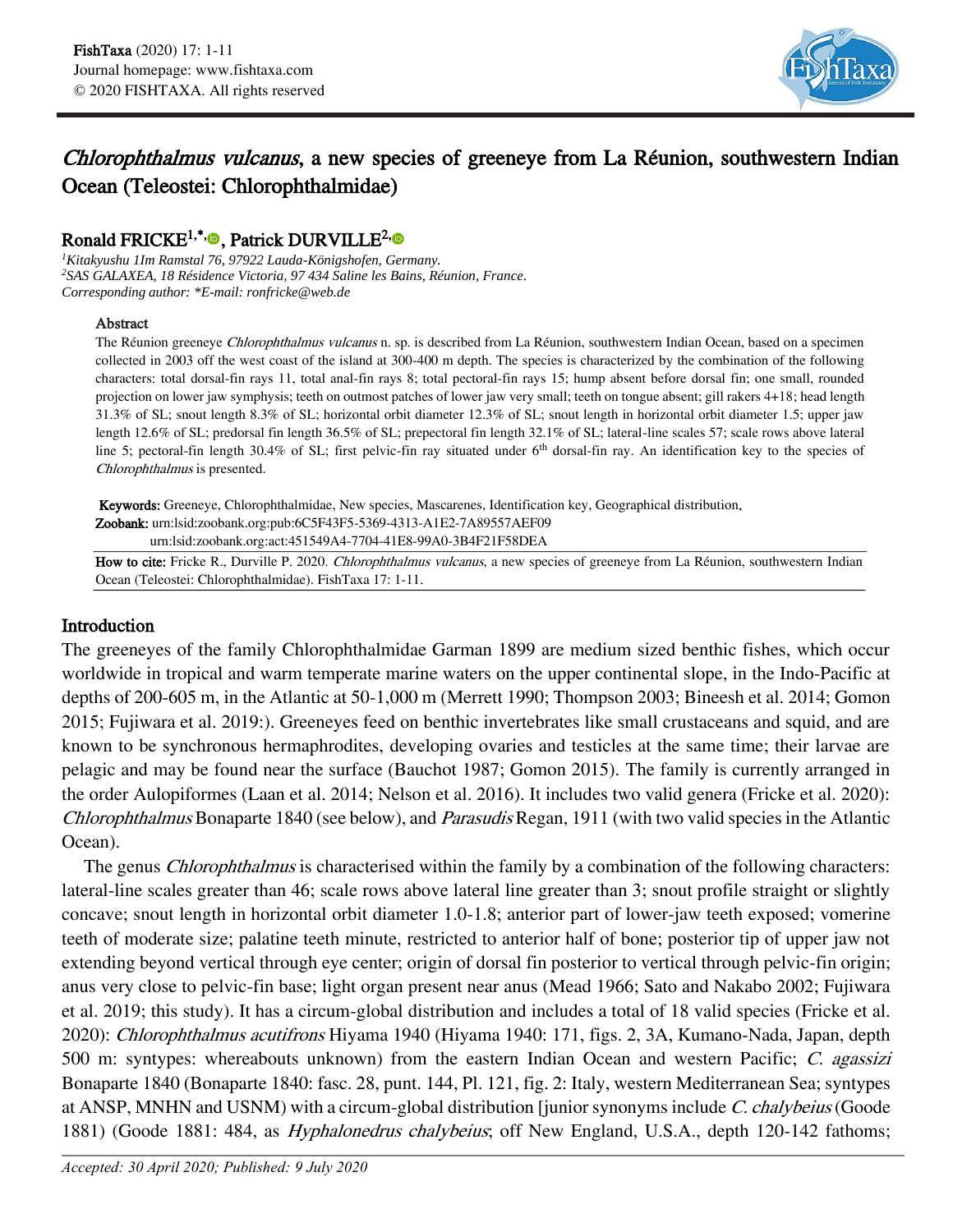syntypes at MCZ and USNM, following Mead 1966]; C. albatrossis Jordan & Starks 1904 (Jordan and Starks 1904: 579, pl. 1, fig. 1; Sagami Bay, Japan; holotype: USNM 51446) from the western Pacific; C. atlanticus Poll 1953 (Poll 1953: 86, fig. 36; 45 miles west of Ambrizette, Angola, 12°08'S 7°16'E, depth 240-270 m; holotype: IRSNB 147) from the eastern Atlantic; C. borealis Kuronuma & Yamaguchi 1941 (Kuronuma and Yamaguchi 1941: 272; off Choshi, Japan; holotype: whereabouts unknown) from the northwestern Pacific; C. brasiliensis Mead 1958 (Mead 1958: 362, figs. 1-2 (off northern Brazil, 1°51'N, 46°50'W, depth 200 fathoms; holotype: USNM 156892) from the western Atlantic; C. corniger Alcock 1894 (Alcock 1894: 133, pl. 6, fig. 5; Bay of Bengal, 13°51'12"N 80°28'12"E, depth 145-250 fathoms. lectotype: ZSI F13713, as selected by Bineesh et al. 2014:516) from the northern Indian Ocean; C. *ichthyandri* Kotlyar & Parin 1986 (Kotlyar and Parin 1986: 369, figs.; southeastern Pacific, above Nazca and Sala y Gomes ridges, ca. 25°40'S, 85°27'W, depth 350 m; holotype: ZIN 47261) from the southeastern Pacific; C. imperator Fujiwara, Wada & Motomura 2019 (Fujiwara et al. 2019: 397, figs. 1-3; Daikakuji Seamount, Emperor Seamount Chain, 32°13'47"N 172°50'48"E - 32°15'39"N 172°53'17"E, depth 596-605 m; holotype: KAUM-I. 120091) from the central North Pacific; C. mascarensis Kobyliansky 2013 (Kobyliansky 2013: 381, figs. 1-2; Submarine rise north of Saya de Malha Bank, northern Mascarene Ridge, 9°24.6'S, 60°08.3'E, depth 430-350 m; holotype: ZMMU 23090) from the western Indian Ocean; C. mento Garman 1899 (Garman 1899: 253, pl. 54, figs. 1-1c; Gulf of Panama, 7°16'45"-7°33'12"N 79°16'-79°56'30"W, depth 210-286 fathoms; syntypes in MCZ and USNM) from the eastern Pacific; C. nigromarginatus Kamohara 1953 (Kamohara 1953: 5, figs. 3A, 4, as Chlorophthalmus acutifrons nigromarginatus; Mimase fish market, Kochi Prefecture, Japan; holotype: BSKU 1541) from the western Pacific; C. pectoralis Okamura & Doi 1984 (Okamura and Doi 1984: 173, pl. 120; off Cape Ashizuri, Tosa Bay, Japan, depth about 350 m; holotype: BSKU 30020) from the western Pacific; C. productus Günther 1887 (Günther 1887: 193, pl. 50, fig. D; off Matuku Island, Lau group, Fiji Islands, depth 315 fathoms; syntypes at BMNH) from Fiji; C. proridens Gilbert & Cramer 1897 (Gilbert and Cramer 1897: 406, pl. 36, fig. 2; Hawaiian Islands, 21°08'N-21°09'N 157°43'W-157°53'W, depth 351 and 298 fathoms; holotype: USNM 47715) from the Hawaiian Ridge; C. punctatus Gilchrist 1904 (Gilchrist 1904: 15, pl. 35; off Lion's Head, South Africa, depth 154 fathoms; syntypes at SAM) from South Africa; C. vityazi Kobyliansky 2013 (Kobyliansky 2013: 376, figs. 4-5; off northwestern Madagascar, 12°24.8'S, 48°26.2'E, depth 480 m; holotype: ZMMU P-23092) from the southwestern Indian Ocean; C. zvezdae Kotlyar & Parin 1986 (Kotlyar and Parin 1986: 374, fig.; Nazca Ridge, 25°39'S, 84°37'W. Holotype: ZIN 47265) from the southeastern Pacific.

During an exploration of slope fishes off the west coast of La Réunion, a fish specimen was procured that turned out to be an undescribed species of *Chlorophthalmus*. The new species is described in the present paper.

#### Material and Methods

Biometrical counts and measurements follow Kobyliansky (2013) and Fujiwara et al. (2019). The standard length (SL) is measured from the middle of the anterior tip of the premaxilla to the end of the caudal-fin base. The genus and species classification follow Fricke et al. (2020); citation of references follows Fricke (2020).

The specimen is deposited in the fish collection of the Muséum d'Histoire Naturelle, Saint-Denis, La Réunion, France (MNHRE), former acronym MHNRUN. Other museum abbreviations follow Fricke and Eschmeyer (2020).

Comparative materials: Chlorophthalmus agassizi Bonaparte 1840: SMNS 3948 (2), Mergellina, Napoli, Italy, 40°50'N 14°14'E. — SMNS 4521 (3), Mesina, Sicily, Italy, 38°11'N 15°33'E. — SMNS 9377 (3), Menorca, Balearic Islands, Spain, 39°50'N 4°19'E.

Chlorophthalmus corniger Alcock 1894: USNM 305989 (2), Somalia, 11.2117°N 47.3086°E, 276 m depth.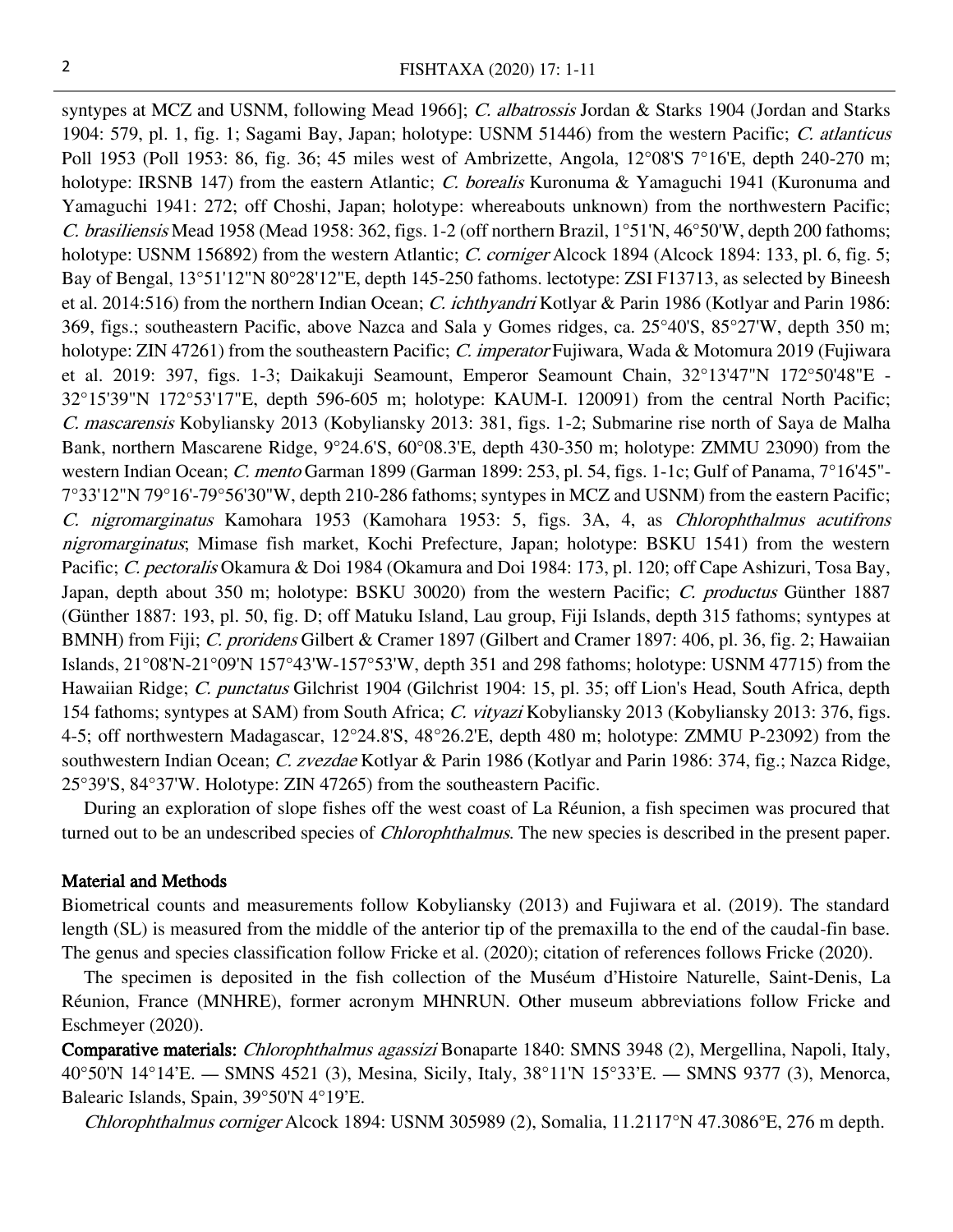

**Figure 1.** *Chlorophthamus vulcanus* n. sp., MHNRE 2020.1.1, holotype, 185.8 mm SL, southwestern Indian Ocean, La Réunion, ca. 9 km west of Saint-Gilles-les-Bains. Lateral view. Photograph by Gregory Salvan, Muséum d'Histoire Naturelle, Saint-Denis.

Chlorophthalmus vityazi Kobyliansky 2013: MNHN 2014-1759 (1), off northwestern Madagascar, 14°49'53.4''S 46°59'8.988''E, 446-390 m depth. — MNHN 2014-1759 (1), off northwestern Madagascar, 12°32'7.8'' S 48°12'27''E, 485-468 m depth.

## Results

Systematic ichthyology: The present paper follows the classifications provided by Nelson et al. (2016) and Laan et al. (2014):

Superclass Gnathostomata

 Class Actinopterygii Subclass Neopterygii Division Teleostei Order Aulopiformes Family Chlorophthalmidae Garman 1899 Genus Chlorophthalmus Bonaparte 1840

## Chlorophthalmus vulcanus new species

(Figs. 1-4, Table 1)

#### Common name: Volcano greeneye

Synonymy: Chlorophthalmus sp. Fricke et al. 2009: 24 (off Saint-Paul, La Réunion).

Holotype: MHNRE 2020.1.1, 185.8 mm SL, southwestern Indian Ocean, La Réunion, ca. 9 km west of Saint-Gilles-les-Bains, ca. 31°03'32''S 55°08'08''E, 300-400 m depth, Patrick Durville, 14 Nov. 2003.

Diagnosis: Characterized within the genus *Chlorophthalmus* by a combination of the following characters: total dorsal-fin rays 11, total anal-fin rays 8; total pectoral-fin rays 15; hump absent before dorsal fin; one small, rounded projection on lower jaw symphysis; teeth on outmost patches of lower jaw very small; teeth on tongue absent; gill rakers 4+18; head length 31.3% of SL; snout length 8.3% of SL; horizontal orbit diameter 12.3% of SL; snout length in horizontal orbit diameter 1.5; upper jaw length 12.6% of SL; predorsal fin length 36.5% of SL; prepectoral fin length 32.1% of SL; lateral-line scales 57; scale rows above lateral line 5; pectoral-fin length 30.4% of SL; first pelvic-fin ray situated under  $6<sup>th</sup>$  dorsal-fin ray.

Description: Measurements and proportions are given in Table 1.

D ii,9; A iii,5; P1 ii,12,i; P2 i,7,i. Gill rakers  $4 + 18$ . Lateral-line scales 57. Scales above lateral line 5. Scales below lateral line 6. Scales between anus and anal-fin origin 16. Pre-adipose scales 19. Predorsal scales 14. Prepelvic scales 22.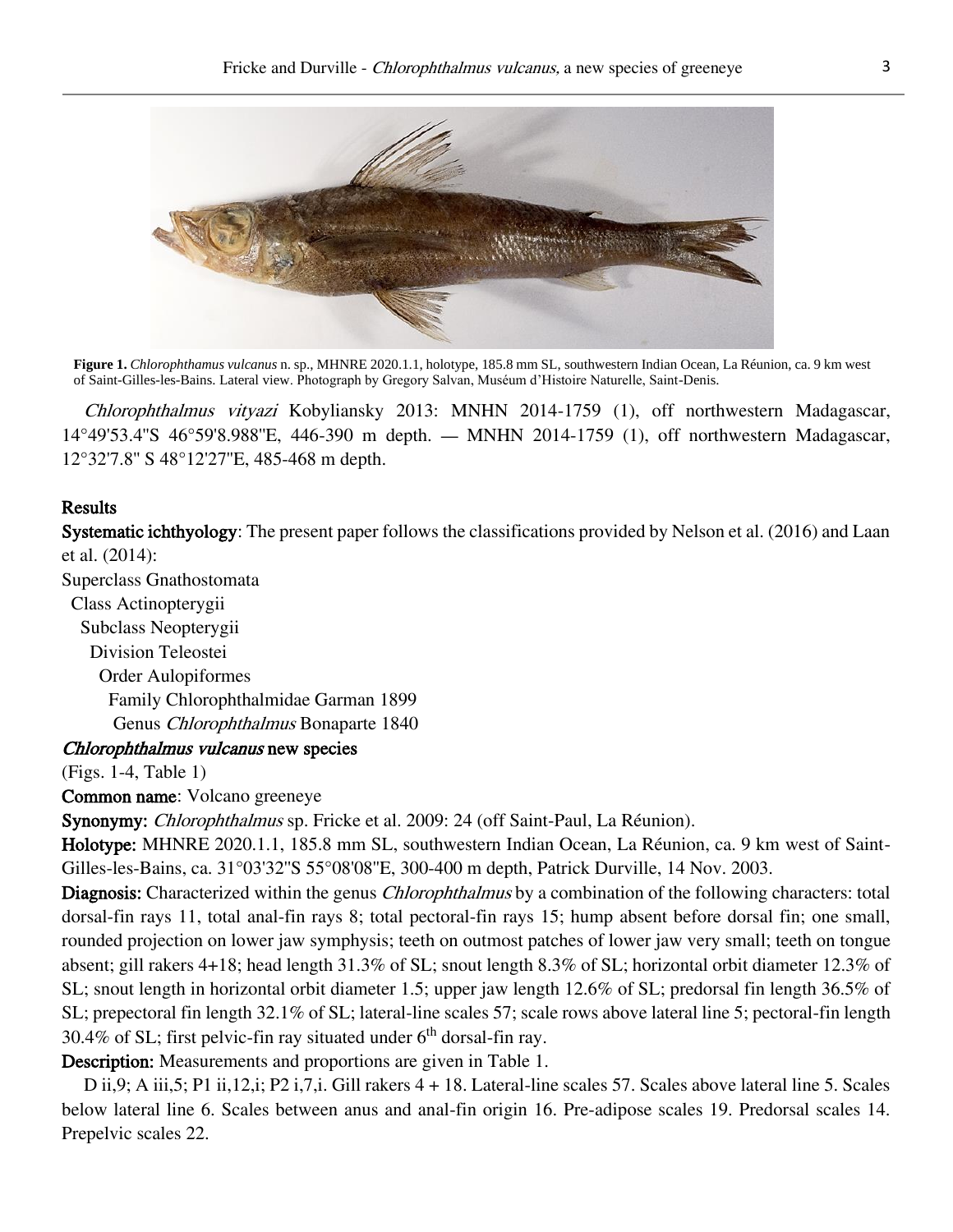

**Figure 2.** *Chlorophthamus vulcanus* n. sp., MHNRE 2020.1.1, holotype, 185.8 mm SL, southwestern Indian Ocean, La Réunion, ca. 9 km west of Saint-Gilles-les-Bains. Detail of tip of snout seen from above. Photograph by Gregory Salvan, Muséum d'Histoire Naturelle, Saint-Denis.

**Figure 3.** *Chlorophthamus vulcanus* n. sp., MHNRE 2020.1.1, holotype, 185.8 mm SL, southwestern Indian Ocean, La Réunion, ca. 9 km west of Saint-Gillesles-Bains. Detail of belly seen from below. Photograph by Gregory Salvan, Muséum d'Histoire Naturelle, Saint-Denis.

Table 1. Chlorophthalmus vulcanus n. sp., La Réunion, southwestern Indian Ocean. Measurements and proportions.

|                                 | MHNRUN P-610 bis<br>Proportion |             |
|---------------------------------|--------------------------------|-------------|
|                                 | Measurement [mm]               | $[%$ of SL] |
| Standard length                 | 185.8                          |             |
| Head length                     | 58.1                           | 31.3        |
| Head depth                      | 29.0                           | 15.6        |
| Postorbital length              | 21.4                           | 11.5        |
| Body depth at dorsal-fin origin | 40.1                           | 21.6        |
| Body depth at anal-fin origin   | 25.1                           | 13.5        |
| Body width                      | 29.2                           | 15.7        |
| Snout length                    | 15.4                           | 8.3         |
| Upper jaw length                | 23.4                           | 12.6        |
| Maxillary depth                 | 6.8                            | 3.7         |
| Horizontal orbit diameter       | 22.8                           | 12.3        |
| Vertical orbit diameter         | 19.0                           | 10.2        |
| Horizontal pupil diameter       | 7.2                            | 3.9         |
| Anterior interorbital width     | 7.6                            | 4.1         |
| Posterior interorbital width    | 12.6                           | 6.8         |
| Least interorbital width        | 5.9                            | 3.2         |
| Caudal-peduncle length          | 29.7                           | 16.0        |
| Caudal-peduncle depth           | 14.4                           | 7.8         |
| Anus to anal-fin origin length  | 47.0                           | 25.3        |
| Pre-adipose fin length          | 149.0                          | 80.2        |
| Dorsal to adipose-fin length    | 58.8                           | 31.6        |
| Predorsal-fin length            | 67.8                           | 36.5        |
| Dorsal-caudal length            | 97.8                           | 52.6        |
| Dorsal-fin base length          | 27.1                           | 14.6        |
| Longest dorsal-fin ray length   | 41.2                           | 22.2        |
| Preanal-fin length              | 145.0                          | 78.0        |
| Anal-caudal length              | 34.8                           | 18.7        |
| Anal-fin base length            | 12.4                           | 6.7         |
| Longest anal-fin ray length     | 23.3                           | 12.5        |
| Prepectoral length              | 59.6                           | 32.1        |
| Pectoral-fin length             | 56.5                           | 30.4        |
| Prepelvic-fin length            | 82.1                           | 44.2        |
| Pelvic-fin length               | 37.2                           | 20.0        |
| Pelvic-fin base length          | 9.6                            | 5.2         |
| Pectoral to pelvic-fin length   | 18.2                           | 9.8         |
| Pelvic to anal-fin length       | 60.8                           | 32.7        |

Body slender, cylindrical, compressed at caudal peduncle; maximum depth at dorsal-fin origin. Snout pointed in lateral view, semicircular in dorsal view, its profile weakly convex (Fig. 2). Dorsal surface of snout tip without spines or projections. Anterior and posterior nostrils slit-like and more-or-less triangular (circular), respectively,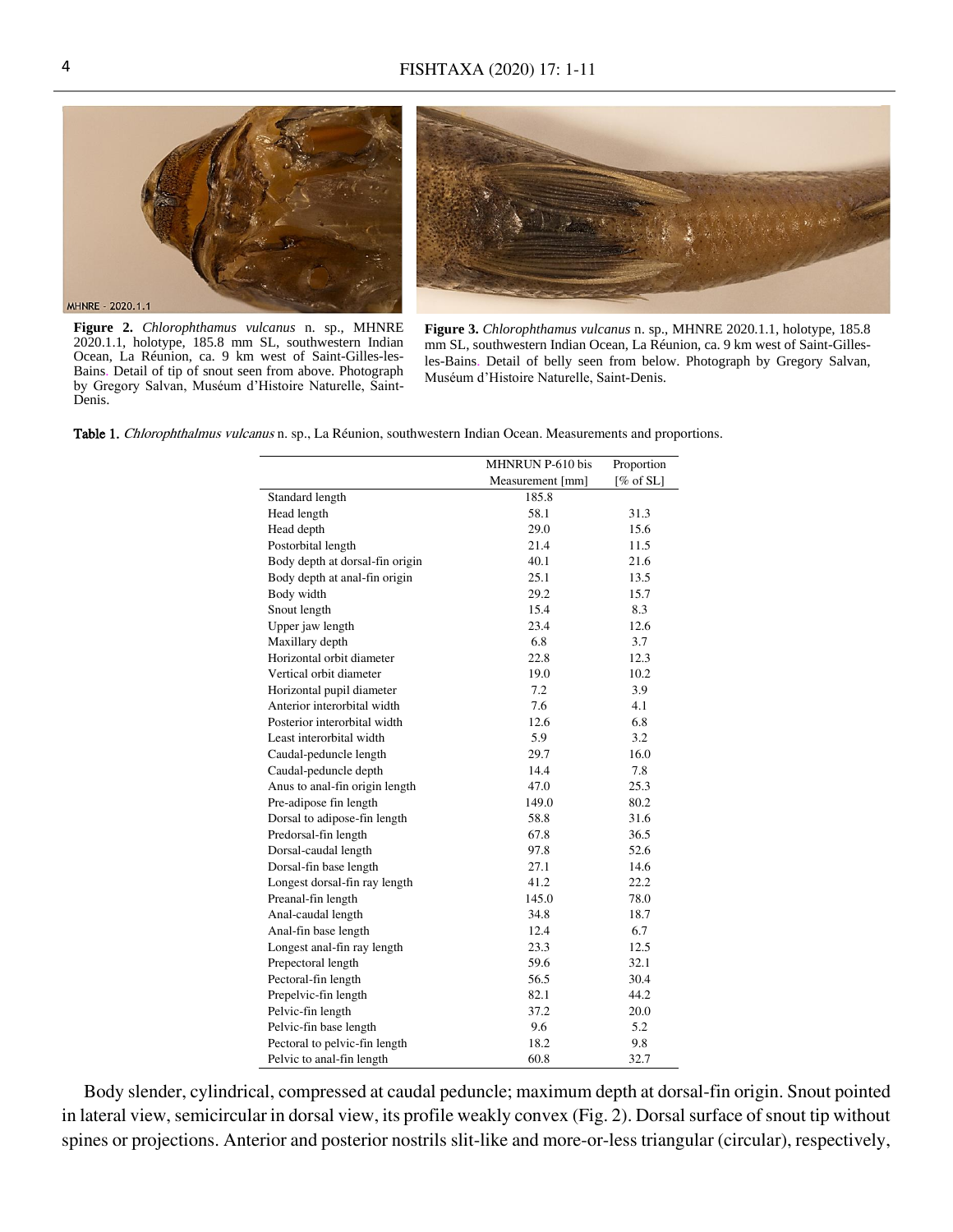

**Figure 4.** *Chlorophthamus vulcanus* n. sp., specimen collected by local fishermen in 2008 off Saint-Paul, La Réunion, at 550 m depth. Standard length unknown. Lateral view, fresh colouration. Photograph by Patrick Durville.

Table 2. Comparison of *Chlorophthalmus vulcanus* n. sp. with Indian Ocean species of the genus. Data based on Bineesh et al. (2014), Fujiwara et al. (2019), Gomon (2015), Hiyama (1940), Kuronuma and Yamaguchi (1941), Mead (1966), Okamura (1984), Poll (1953), and own examinations.

|                                                                  | C. vulcanus n.sp. | C. acutifrons     | C. agassizi                        | C. corniger        | C. mascarensis         | C. vityazi     |
|------------------------------------------------------------------|-------------------|-------------------|------------------------------------|--------------------|------------------------|----------------|
| Lateral-line scales                                              | 57                | 50-54             | $50 - 55$                          | 47-49              | 53-56                  | 49-50          |
| Scale rows above lateral line                                    | 5                 | $7.5 - 8.5$       | 4.5                                | 3.5                | 6                      | 5              |
| Gill rakers                                                      | $4 + 18$          | $2 - 4 + 15 - 16$ | $3-4 + 19-22$                      | $5 + 17 - 21$      | $3 + 19 - 20$          | $2 - 3$ 16-19  |
| Teeth on outmost tooth patches on<br>lower jaw                   | very small        | small             | very small                         | small              | large thorn-<br>shaped | small          |
| Projections on lower jaw symphysis                               | 1 small, rounded  | none              | none                               | 2 strong<br>spines | 2 small, rounded       | none           |
| Teeth on tongue                                                  | absent            | absent            | present, small                     | present            | present                | absent         |
| Position of beginning of pelvic fin<br>under dorsal-fin ray base | 6 <sup>th</sup>   | 6 <sup>th</sup>   | $5^{\text{th}}$ or $6^{\text{th}}$ | $5th$ or $6th$     | $7th$ or $8th$         | $5th$ or $6th$ |
| Hump before dorsal-fin                                           | absent            | present           | absent                             | absent             | absent                 | absent         |
| Proportions ( $%$ of SL):                                        |                   |                   |                                    |                    |                        |                |
| Head length                                                      | 31.3              | 28.3-32.3         | 27.0-33.5                          | 34.3-40.1          | 30.3-33.9              | 32.0-33.7      |
| Snout length                                                     | 8.3               | $9.1 - 12.0$      | 8.4-10.0                           | $7.8 - 10.8$       |                        |                |
| Horizontal orbit diameter                                        | 12.3              | 7.8-9.7           | 8.6-14.5                           | $11.0 - 15.0$      |                        |                |
| Upper-jaw length                                                 | 12.6              | 12.4              | 11.6                               | 12.7-16.7          |                        |                |
| Maxillary depth                                                  | 3.7               | 4.0               | 1.4                                | $3.0 - 4.0$        |                        |                |
| Predorsal fin length                                             | 36.5              | 36.0-37.9         | 34.6-39.1                          | 39.5-42.5          | 37.6-41.7              | 37.8-39.7      |
| Prepectoral fin length                                           | 32.1              | 30.1              | 31.1                               | 32.8-39.6          | 31.5-33.1              | 31.6-33.6      |
| Distance anus to anal-fin origin                                 | 25.3              | 25.3              | 23.9                               | 17.3-25.7          | 21.7-24.9              |                |
| Pectoral-fin length                                              | 30.4              | $29.0 - 31.0$     | 21.4                               | 21.7-26.2          | 25.7-29.0              | 28.1-31.0      |
| Snout length in horizontal orbit<br>diameter                     | 1.5               | 1.1               | $1.6 - 1.7$                        | $1.3 - 1.4$        | $1.1 - 1.2$            | 1.2            |

latter much larger; closely positioned just forward eye, slightly below horizontal level of snout tip. Eye very large with diameter significantly greater than snout length, upper profile included in head profile in lateral view. Interorbital region slightly concave in midline; least interorbital very narrow, width less than pelvic-fin base length. Preopercle slightly rounded with a shallow concavity behind lower half of eye. Upper portion of opercle bluntly pointed, lower portion rounded. Anus close to pelvic-fin base, hidden by pelvic fin when depressed. Perianal light organ present. Mouth terminal. Upper jaw long, posterior end of maxillary somewhat rounded, reaching to between vertical through anterior margin and anterior margin of pupil; with 1-2 rows of villiform teeth, tooth band and size, respectively, becoming narrower and smaller posteriorly. Anterior tip of lower jaw extending beyond that of upper jaw, with two tooth patches including ca. 4-5 irregular rows of thorn shaped teeth, its size becoming larger anteriorly, its tips weakly curved posteriorly, without enlarged posterior teeth; jaw symphyses without villiform teeth. Vomer without teeth. Anterior half of palatine with minute pointed teeth in 2 rows, tapering to single row posteriorly. Two pores on lower-jaw symphysis. Gill rakers long, with pointed tips.

Dorsal fin triangular, positioned anteriorly, its origin anterior to vertical through pelvic-fin origin; 3rd dorsal-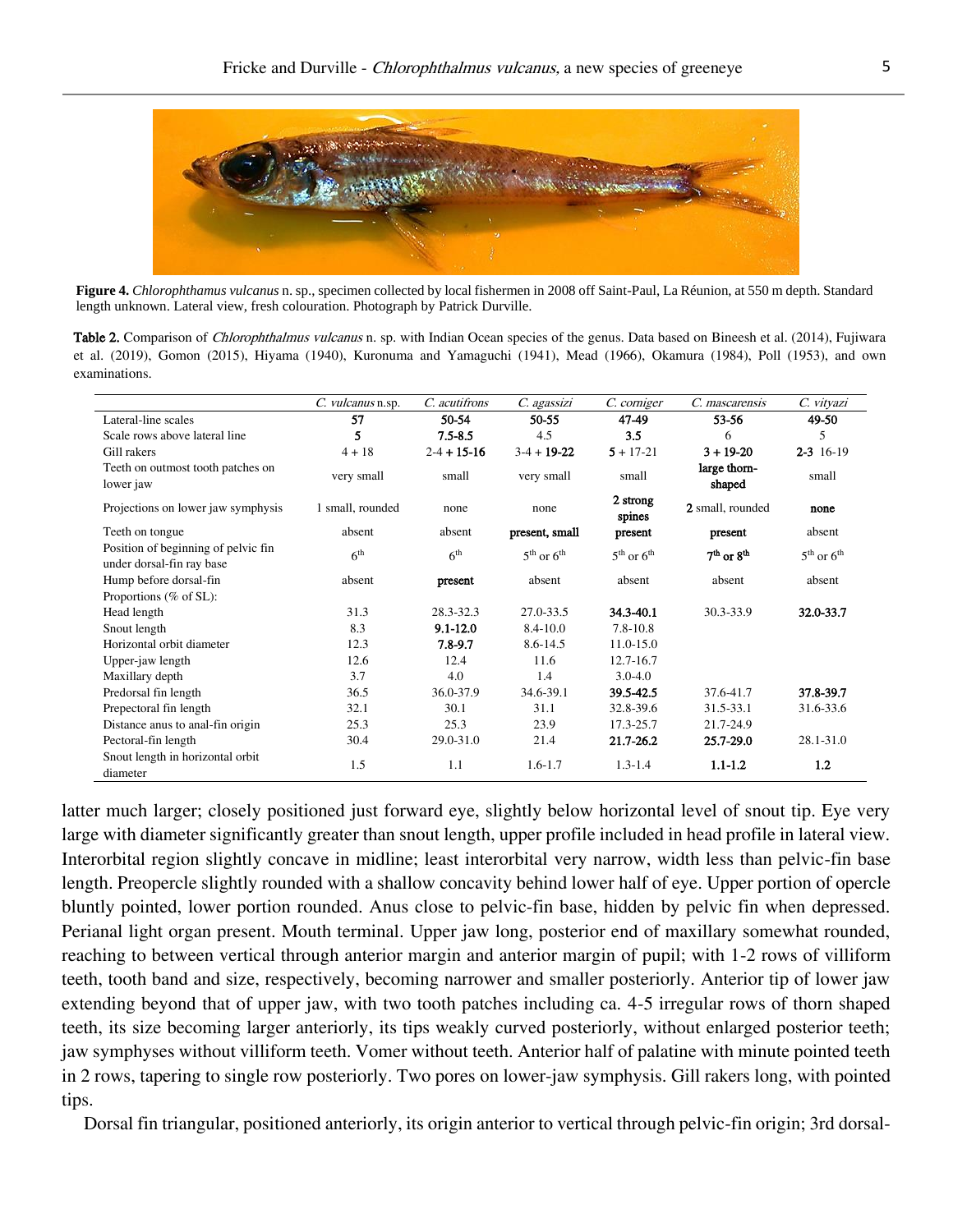|                                                | C. vulcanus n. sp.  | C. albatrossis  | C. borealis     | C. imperator                 | C. nigromarginatus | C. pectoralis                | C. productus    |
|------------------------------------------------|---------------------|-----------------|-----------------|------------------------------|--------------------|------------------------------|-----------------|
| Lateral-line scales                            | 57                  | 52-59           | 50-58           | 49-51                        | 49-54              | 51-52                        | 58              |
| Scale rows above lateral line                  | 5                   | $7 - 8.5$       | $8-9$           | 6                            | 6.5                | 7.5                          | 8               |
| Gill rakers                                    | $4 + 18$            | $3 + 18 - 19$   | $3-4+14-18$     | $3 + 19 - 22$                | $3-4 + 11-16$      | $2 - 3 + 18 - 19$            | $2 + 15$        |
| Teeth on outmost tooth patches<br>on lower jaw | very small          | small           | small           | large, thorn-<br>shaped      | small              | small                        | small           |
| Projections on lower jaw<br>symphysis          | 1 small,<br>rounded | none            |                 | 2 moderate                   | none               | 3 moderate                   | none            |
| Teeth on tongue                                | absent              | present         |                 | absent                       | present            | present                      | present         |
| Position of beginning of pelvic                | 6 <sup>th</sup>     | 4 <sup>th</sup> | 4 <sup>th</sup> | $4^{\rm th}$ 5 <sup>th</sup> | 4 <sup>th</sup>    | $4^{\rm th}$ 5 <sup>th</sup> | 1 <sup>st</sup> |
| fin under dorsal-fin ray base                  |                     |                 |                 |                              |                    |                              |                 |
| Hump before dorsal-fin                         | absent              | absent          | absent          | absent                       | absent             | absent                       | absent          |
| Proportions (% of SL):                         |                     |                 |                 |                              |                    |                              |                 |
| Head length                                    | 31.3                | 26.2-30.4       | 23.5-27.0       | 26.7-28.9                    | 29.4-31.4          | 32.1-32.6                    | 30.3-30.8       |
| Snout length                                   | 8.3                 | $6.2 - 7.9$     | $6.4 - 7.8$     | $6.9 - 7.7$                  | 8.2                | 7.5                          | 8.5             |
| Horizontal orbit diameter                      | 12.3                | $10.4 - 12.5$   | 8.7-10.4        | 11.9-12.9                    | 10.0               | 12.0                         | 11.1            |
| Upper-jaw length                               | 12.6                | 12.7            | 11.7            | 11.7-13.2                    | 13.7               | 11.9                         | 14.4            |
| Maxillary depth                                | 3.7                 | 3.2             | 1.8             | $3.1 - 3.8$                  | 2.8                | 2.5                          | 2.7             |
| Predorsal fin length                           | 36.5                | 33.7-38.1       | 42.6            | 34.2-36.6                    | 36.8-37.0          | 36.6-39.2                    | 33.9            |
| Prepectoral fin length                         | 32.1                | 26.9-29.9       | 29.7            | 27.3-29.8                    | 29.4               | 32.1-33.1                    | 28.2            |
| Distance anus to anal-fin origin               | 25.3                | 20.7            |                 | 27.3-29.9                    | 24.7               |                              |                 |
| Pectoral-fin length                            | 30.4                | 22.6-27.9       | 20.3            | 21.0-24.9                    | 23.5               | 29.9                         | 24.4            |
| Snout length in horizontal orbit<br>diameter   | 1.5                 | 1.4             | 1.3             | $1.6 - 1.8$                  | 1.1                | 1.5                          | 1.3             |

Table 3. Comparison of *Chlorophthalmus vulcanus* n. sp. with western Pacific Ocean species of the genus. Data based on Fujiwara et al. (2019), Kamohara (1953), Kuronuma and Yamaguchi (1941), Okamura and Doi (1984), and own examinations.

Table 4. Comparison of *Chlorophthalmus vulcanus* n. sp. with central and eastern Pacific Ocean species of the genus. Data based on Fujiwara et al. (2019), Garman (1899), Gilbert and Cramer (1897), Kotlyar and Parin (1986), Randall (1997), and own examinations.

|                                                                  | C. vulcanus n.sp. | C. ichthyandri          | C. mento             | C. proridens            | C. zvedzdae             |
|------------------------------------------------------------------|-------------------|-------------------------|----------------------|-------------------------|-------------------------|
| Lateral-line scales                                              | 57                | 47-51                   | 57-59                | 50-53                   | 49-50                   |
| Scale rows above lateral line                                    | 5                 | 5                       | 7                    | 4.5                     | 5.                      |
| Gill rakers                                                      | $4 + 18$          | $2 - 3 + 20 - 24$       | $6 + 21$             | $2 - 3 + 21 - 23$       | $3 + 24$                |
| Teeth on outmost tooth patches on lower<br>jaw                   | very small        | large, thorn-<br>shaped | small                | large, thorn-<br>shaped | large, thorn-<br>shaped |
| Projections on lower jaw symphysis                               | 1 small, rounded  | 2, pointed              |                      |                         | 2 humps                 |
| Teeth on tongue                                                  | absent            | present                 | present              |                         | present                 |
| Position of beginning of pelvic fin under<br>dorsal-fin ray base | 6 <sup>th</sup>   | ςth                     | $2nd$ <sub>2nd</sub> | $4th - 5th$             | 5 <sup>th</sup>         |
| Hump before dorsal-fin                                           | absent            | absent                  | absent               | absent                  | absent                  |
| Proportions (% of SL):                                           |                   |                         |                      |                         |                         |
| Head length                                                      | 31.3              | 29.8-32.7               | 27.3                 | 29.4-32.2               | 29.6                    |
| Snout length                                                     | 8.3               | $8.4 - 10.0$            |                      | $8.0 - 8.8$             | 9.8                     |
| Horizontal orbit diameter                                        | 12.3              | $11.1 - 13.0$           |                      | 13.1-14.7               | 9.8                     |
| Upper-jaw length                                                 | 12.6              | 12.4-14.8               |                      |                         | 12.0                    |
| Maxillary depth                                                  | 3.7               | $1.6 - 2.6$             |                      | $3.8 - 4.9$             | 2.6                     |
| Predorsal fin length                                             | 36.5              | 35.9-39.1               |                      | 36.3-37.9               | 35.9                    |
| Prepectoral fin length                                           | 32.1              | 28.7-31.1               |                      | 30.0-32.0               | 29.1                    |
| Distance anus to anal-fin origin                                 | 25.3              | 23.2-28.2               |                      |                         | 23.9                    |
| Pectoral-fin length                                              | 30.4              | 25.7-29.0               |                      |                         | 20.7                    |
| Snout length in horizontal orbit diameter                        | 1.5               | 1.3                     | 1.4                  |                         | 1.0                     |

fin ray longest; 1st and 2nd dorsal-fin rays unbranched, other rays with 2 or 3 branches. Pectoral fin base low, just behind pointed portion of opercle; tip of fin pointed, extending to between vertical through last dorsal-fin ray base and tip of depressed pelvic fin. Pelvic fin short, its tip pointed; 2nd and 3rd rays longest. Anal fin short, its base much shorter than longest anal-fin ray length; 4th ray longest; 1st to 3rd rays unbranched, other rays with 2 or 3 branches. Adipose fin small, behind vertical through anal-fin origin. Caudal fin forked, tips pointed. Body covered with deciduous cycloid scales, scale pockets distinct; scale margins weakly serrated. Anterior extent of pre-dorsal scales not reaching to level of posterior margin of eyes. Head without scales, except for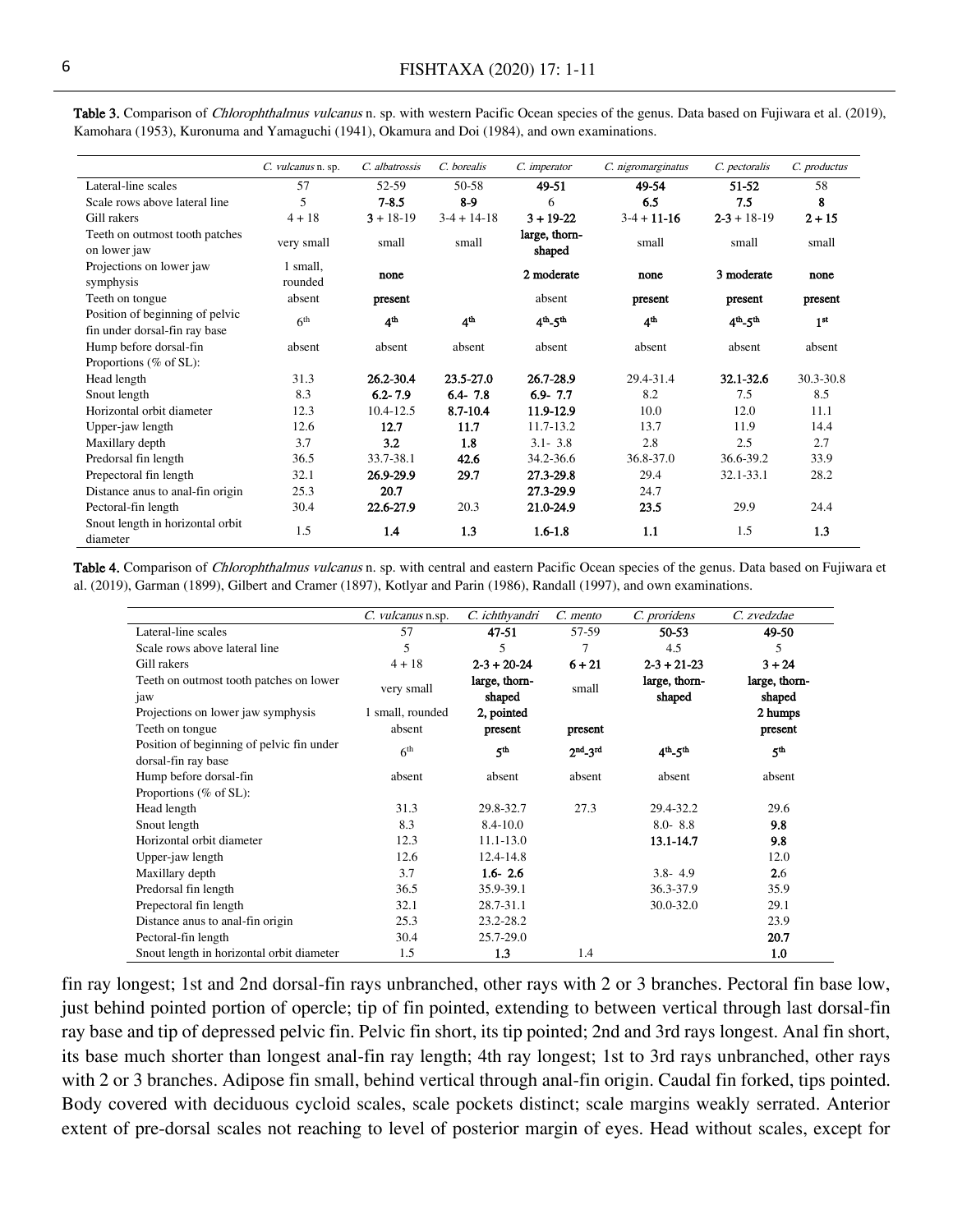|                                             | C. vulcanus n.sp. | C. atlanticus   | C. brasiliensis | C. punctatus  |
|---------------------------------------------|-------------------|-----------------|-----------------|---------------|
| Lateral-line scales                         | 57                | 50-53           | 51-56           | 50-56         |
| Scale rows above lateral line               | 5                 | $6.5 - 7.5$     | $7-8$           | 7             |
| Gill rakers                                 | $4 + 18$          | $5 + 20 - 21$   | $3-4 + 20-23$   | $2 + 18 - 19$ |
| Teeth on outmost tooth patches on lower jaw | very small        | small           | small           | small         |
| Projections on lower jaw symphysis          | 1 small, rounded  |                 |                 |               |
| Teeth on tongue                             | absent            |                 |                 |               |
| Position of beginning of pelvic fin under   | 6 <sup>th</sup>   | 5 <sup>th</sup> | $4th - 5th$     | $3rd - 4th$   |
| dorsal-fin ray base                         |                   |                 |                 |               |
| Hump before dorsal-fin                      | absent            | absent          | absent          | absent        |
| Proportions ( $%$ of SL):                   |                   |                 |                 |               |
| Head length                                 | 31.3              | 27.4-29.0       | 28.7-31.4       | $26.0 - 27.0$ |
| Snout length                                | 8.3               | 6.7             | $9.0 - 10.0$    | $8.0 - 8.5$   |
| Horizontal orbit diameter                   | 12.3              | 9.8             | 10.1-11.4       | 9.6           |
| Upper-jaw length                            | 12.6              | 12.8            | 12.3-13.7       | 10.5          |
| Maxillary depth                             | 3.7               | 2.7             | 2.7             |               |
| Predorsal fin length                        | 36.5              | 36.2            | 35.4-37.8       | 31.6-33.2     |
| Prepectoral fin length                      | 32.1              | 30.8            | 28.1-31.5       |               |
| Distance anus to anal-fin origin            | 25.3              | 23.4            | 26.6            |               |
| Pectoral-fin length                         | 30.4              | 23.4-26.2       | 21.1            | $22.0 - 22.6$ |
| Snout length in horizontal orbit diameter   | 1.5               | 1.5             | 1.3             | $1.1 - 1.2$   |

Table 5. Comparison of Chlorophthalmus vulcanus n. sp. with Atlantic Ocean species of the genus. Data based on Goode (1881), Mead (1958), Poll (1953), Sulak (1986), Shcherbachev (1981), and own examinations.

cheek and a few scales on lower operculum; scales on isthmus and thorax smaller. Scales absent on all fins.

Colour when fresh (Fig. 4): Body rose, with irregular brown blotches, lower sides white, belly and lower sides densely covered with black pigment spots. Lower jaw anteriorly dark grey. Anal region and light organ black. Dorsal fin translucent. Adipose fin dark grey. Anal fin translucent. Caudal fin translucent, basal with two grey blotches, distal margins dark grey. Pectoral fins translucent.

Colour in preservative (Fig. 1): Body dark brown, lower sides with somewhat paler blotches, belly and lower sides densely covered with black pigment spots. Oral cavity and tongue yellowish, tongue with two dark grey lines, lower jaw anteriorly dark grey. Anal region and light organ black (Fig. 3). Dorsal fin basally clear, distal two-thirds grey, anterior and distal margin blackish. Adipose fin dark grey, anterior margin whitish. Anal fin yellowish. Caudal fin yellowish, distal margins dark grey. Pectoral fins yellowish, pelvic fins dark grey, tips whitish (Fig. 3).

Etymology: The name of the new species, vulcanus (Latin) stands for Vulcan, the Roman God of Fire (including the fire of volcanos), referring to the type locality on the slope of the La Réunion volcano. The species name is to be treated as a noun in apposition.

Distribution: La Réunion (Mascarene Islands). Only known from two specimens which were collected off the west coast of the island.

Comparisons: The new species is member of a complex lacking a hump before dorsal fin, with small teeth on the outmost patches of the lower jaw small, and 5 or less scale rows above the lateral line; this groups also includes the species C. agassizi, C. corniger and C. vityazi. All the other species do not share this combination of characters; either they have a hump (C. acutifrons), large, thorn-shaped teeth on the outmost patches of the lower jaw (C. ichthyandri, C. imperator, C. mascarensis, C. proridens, C. zvedzdae), or 6 or more scale rows about the lateral line (all other species). The new species is distinguished from C. agassizi by having 57 lateralline scales (vs. 50-55 in C. agassizi), 18 gill rakers on the lower arch (vs. 19-22), the presence of one small, rounded projection on the lower jaw symphysis (vs. none), tongue teeth absent (vs. small teeth present), pectoralfin length 30.4% SL (vs. ca. 21.4% SL), and snout length in horizontal orbit diameter 1.5 (vs. 1.6-1.7); it differs from C. corniger by 57 lateral-line scales (vs. 47-49 in C. corniger), 5 scale rows above the lateral line (vs. 3.5),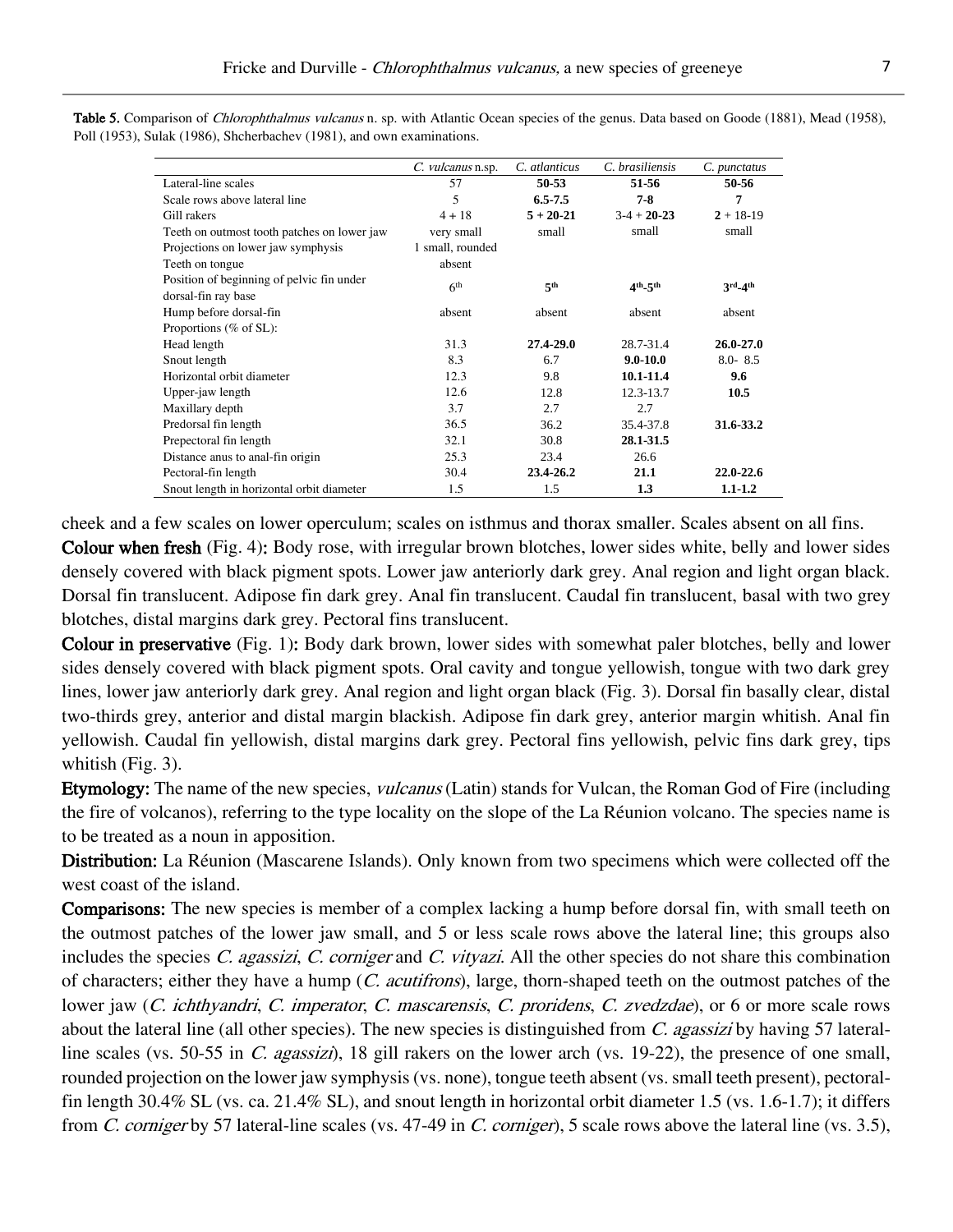4 gill rakers on the upper arch (vs. 5), a single small, rounded projection on the lower jaw symphysis (vs. two strong spines), tongue teeth absent (vs. present), head length 31.3% SL (vs. 34.3-40.1% SL), predorsal length 36.5% SL (vs. 39.5-42.5% SL), pectoral-fin length 30.4% SL (vs. 21.7-26.2% SL), and snout length in horizontal orbit diameter 1.5 (vs. 1.3-1.4); and from C. vityazi by having 57 lateral-line scales (vs. 49-50 in C. vityazi), 4 gill rakers on the upper arch (vs. 2-3), a single small, rounded projection on the lower jaw symphysis (vs. none), head length 31.3% SL (vs. 32.0-33.7% SL), predorsal length 36.5% SL (vs. 37.8-39.7% SL), and snout length in horizontal orbit diameter 1.5 (vs. 1.2). It is compared with all species in the genus in Tables 2-5. For an easier identification, a key to the species of the genus Chlorophthalmus is provided below. Remarks: This interesting deep-water specimen was collected during deep fishing tests for the aquarium in Saint-Gilles-les-Bains, La Réunion. A second specimen was collected in 2008 by local fishermen off Saint-Paul, also on the west coast of La Réunion, at 550 m depth (Fig. 4); unfortunately, the specimen was not preserved, but the photograph provides a record of the fresh colouration.

It is interesting that although the new species occurs in the western Mascarenes, it is apparently not closely related to C. mascarensis from the northern Mascarene Ridge; that species belongs to a different complex of species with enlarged outer lower jaw teeth. The most similar species occur in Madagascar (C. vityazi), the northern Indian Ocean (C. corniger), and circum-global in the tropics, but in the Indian Ocean rather in equatorial regions (C. agassizi).

The genus *Chlorophthalmus* is still in need of revision; the identity of some species (e.g. C. borealis, C. zvedzdae) needs to be confirmed (e.g. see Okamura 1984; Fujiwara et al. 2019). For future reference and possible revisionary works on the genus, we here provide a key to the species of the genus Chlorophthalmus based on current knowledge.

#### Key to the species of the genus *Chlorophthalmus* Bonaparte 1840

|                                                                                                                        | (eastern Indian and western Pacific oceans) |
|------------------------------------------------------------------------------------------------------------------------|---------------------------------------------|
|                                                                                                                        |                                             |
|                                                                                                                        |                                             |
|                                                                                                                        |                                             |
|                                                                                                                        |                                             |
|                                                                                                                        | (northern Mascarene Ridge)                  |
|                                                                                                                        |                                             |
|                                                                                                                        |                                             |
|                                                                                                                        |                                             |
|                                                                                                                        | (Hawaiian Ridge)                            |
|                                                                                                                        |                                             |
|                                                                                                                        |                                             |
|                                                                                                                        | (Emperor Seamount Chain)                    |
| 6a. Projections on lower-jaw symphysis pointed; horizontal orbit diameter 11.1-13.0% of SL; snout length in horizontal |                                             |
|                                                                                                                        |                                             |
|                                                                                                                        | (Nazca and Sala-y-Gomez ridges)             |
| 6b. Projections on lower-jaw symphysis humped; horizontal orbit diameter 9.8% of SL; snout length in horizontal orbit  |                                             |
|                                                                                                                        |                                             |
|                                                                                                                        | (Nazca Ridge)                               |
|                                                                                                                        |                                             |
|                                                                                                                        |                                             |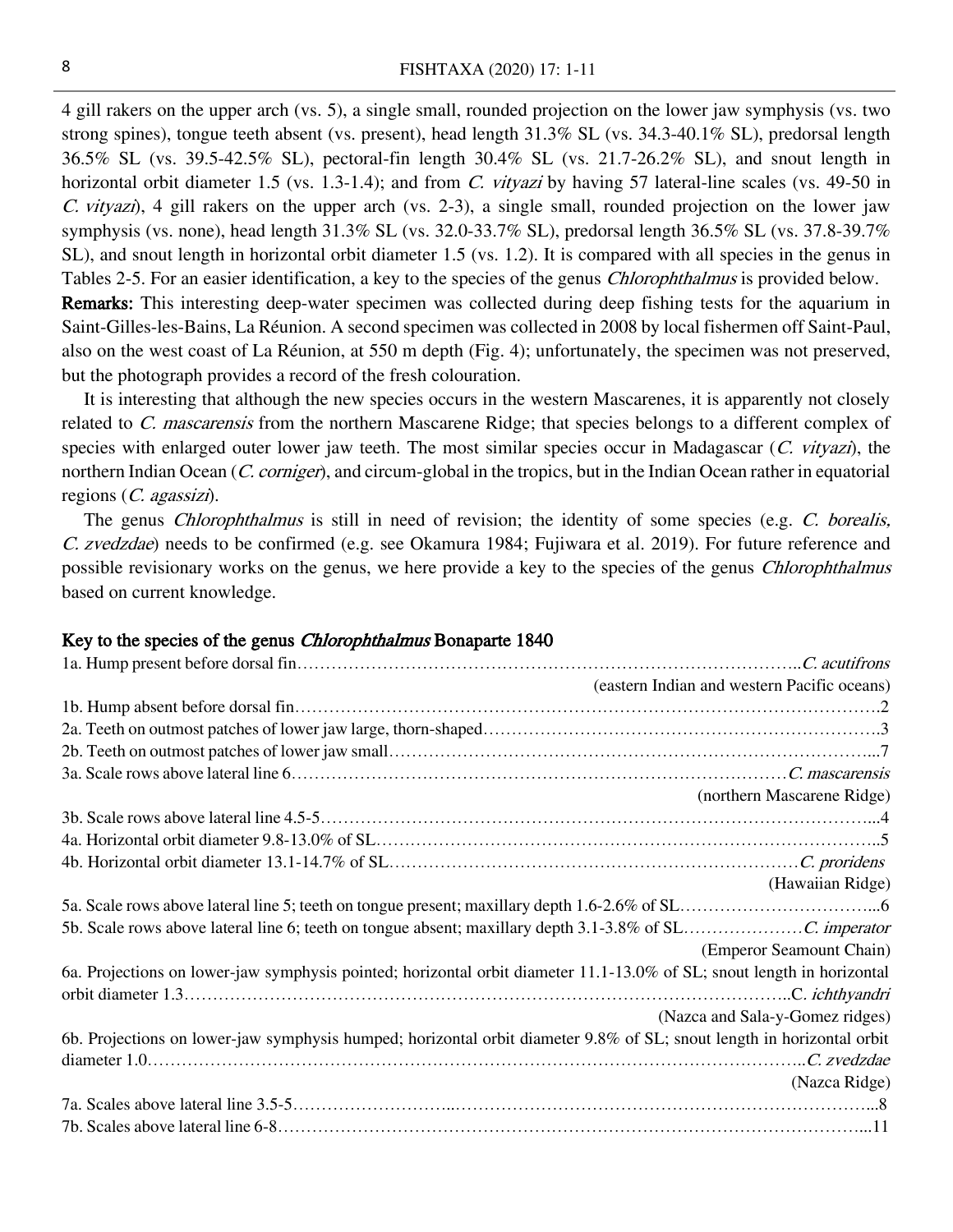| 8a. Lower-jaw symphysis with 2 strong spines; scale rows above lateral line 3.5; gill rakers on upper arch 5; head length                             |
|-------------------------------------------------------------------------------------------------------------------------------------------------------|
| (northern Indian Ocean)                                                                                                                               |
| 8b. Lower-jaw symphysis with 1 small know or without projections; scale rows above lateral line 4.5-5; gill rakers on                                 |
|                                                                                                                                                       |
|                                                                                                                                                       |
| (La Réunion)                                                                                                                                          |
| 10a. Tongue with small teeth; snout length in horizontal orbit diameter 1.6-1.7; distance anus to anal-fin origin ca.                                 |
|                                                                                                                                                       |
| (circumglobal)                                                                                                                                        |
| 10b. Tongue without teeth; snout length in horizontal orbit diameter 1.2; distance anus to anal-fin origin 28.1-                                      |
| (off western Madagascar)                                                                                                                              |
|                                                                                                                                                       |
|                                                                                                                                                       |
| 12a. Gill rakers 3-4 + 11-16; head length 29.4-31.4% of SL; predorsal length 36.8-37.0% of SLC. nigromarginatus                                       |
| (western Pacific)                                                                                                                                     |
|                                                                                                                                                       |
| (South Africa)                                                                                                                                        |
|                                                                                                                                                       |
|                                                                                                                                                       |
|                                                                                                                                                       |
|                                                                                                                                                       |
| (western Atlantic)                                                                                                                                    |
| 15a. Pelvic fin beginning under level of 1 <sup>st</sup> dorsal-fin ray; snout length more than 8% of SL; upper-jaw length more than                  |
|                                                                                                                                                       |
| (Fiji)                                                                                                                                                |
| 15b. Pelvic fin beginning under level of 4 <sup>th</sup> -5 <sup>th</sup> dorsal-fin ray; snout length less than 8% of SL; upper-jaw length less than |
| 16a. Predorsal-fin length more than 41% of SL; horizontal orbit diameter less than 10.4% of SL; maxillary depth less than                             |
|                                                                                                                                                       |
| (northwestern Pacific)                                                                                                                                |
| 16b. Predorsal-fin length less than 40% of SL; horizontal orbit diameter more than 10.4% of SL; maxillary depth more                                  |
|                                                                                                                                                       |
| 17a. Three moderate projections on lower-jaw symphysis; head length 32.1-32.6% of SL; prepectoral length 32.1-33.1%                                   |
|                                                                                                                                                       |
| (western Pacific)                                                                                                                                     |
| 17b. No projections on lower-jaw symphysis; head length 26.2-30.4% of SL; prepectoral length 26.9-29.9% of                                            |
|                                                                                                                                                       |
| (western Pacific)                                                                                                                                     |
| 18a. Lateral-line scales 50-53; beginning of pelvic fin situated under level of 5 <sup>th</sup> dorsal-fin ray; snout length in horizontal            |
|                                                                                                                                                       |
| (eastern Atlantic)                                                                                                                                    |
| 18b. Lateral-line scales 57-59; beginning of pelvic fin situated under level of 2 <sup>nd</sup> to 3 <sup>rd</sup> dorsal-fin ray; snout length in    |
|                                                                                                                                                       |
| (eastern Pacific)                                                                                                                                     |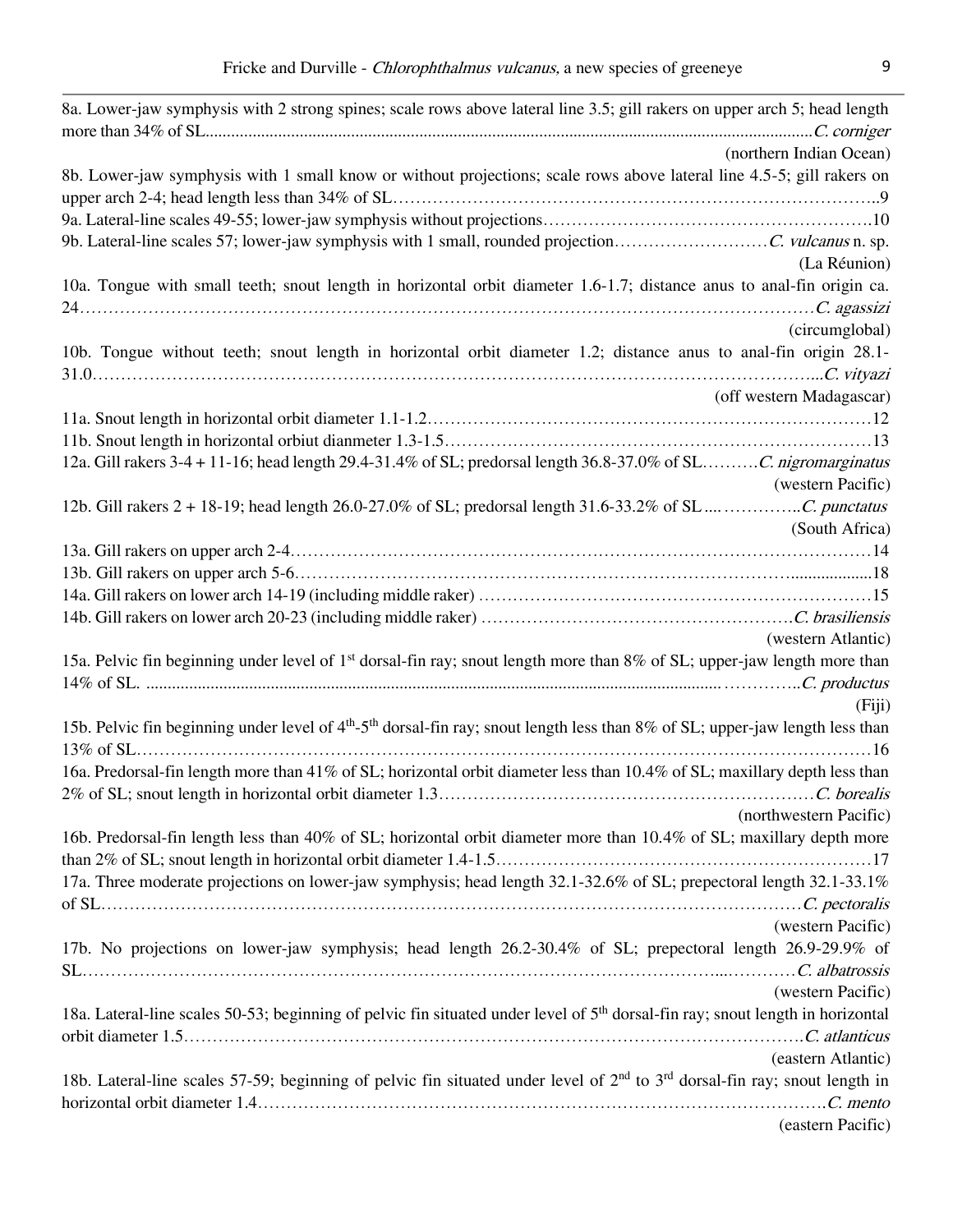## Acknowledgments

We would like to thank Gaël Potin and Grégory Cazanove (MHNRUN) for the permission to examine specimens under their care, as well as Gregory Salvan (MHNRUN) for taking photographs of the specimen.

### Literature cited

- Alcock A.W. 1894. Natural history notes from H. M. Indian marine survey steamer Investigator, Commander C. F. Oldham, R.N., commanding. Series II., No. 11. An account of a recent collection of bathybial fishes from the Bay of Bengal and from the Laccadive Sea. Journal of the Asiatic Society of Bengal 63(2): 115-137.
- Bauchot M.-L. 1987. Chlorophthalmidae. Eperlans. In: W. Fischer, M.-L. Bauchot, M. Schneider (Eds.). Fiches FAO d'identification des espèces pour les besoins de la pêche. Méditerranée et Mer Noire - Zone de Pêche 37. Volume 2: Vertébrés. FAO, Rome. pp: 1043-1046.
- Bineesh K.K., Akhilesh K.V., Gomon M.F., Abdussamad E.M., Pillai N.G.K., Gopalakrishnan A. 2014. Redescription of Chlorophthalmus corniger, a senior synonym of Chlorophthalmus bicornis (family: Chlorophthalmidae). Journal of Fish Biology 84: 513-522.
- Bonaparte C.L. 1840. Iconografia della fauna italica per le quattro classi degli animali vertebrati. Tomo III. Pesci. Roma, fasc. 27-29, puntata 136-154.
- Fricke R. 2020. References in Eschmeyer's catalog of Fishes, electronic version (3 February 2020). San Francisco, CA (California Academy of Sciences). Available at http://researcharchive.calacademy.org/research/ichthyology/catalog/ fishcatmain.asp (last accessed 9 February 2020).
- Fricke R., Eschmeyer W.N. 2020. Guide to fish collections in Eschmeyer's catalog of Fishes, electronic version (3 February 2020). San Francisco, CA (California Academy of Sciences). Available at http://researcharchive.calacademy.org /research/ichthyology/catalog/collections.asp (last accessed 9 February 2020).
- Fricke R., Eschmeyer W.N., van der Laan R. 2020. Eschmeyer's catalog of Fishes, electronic version (3 February 2020). San Francisco, CA (California Academy of Sciences). Available at http://researcharchive.calacademy.org/research/ ichthyology/catalog/fishcatmain.asp (last accessed 9 February 2020).
- Fricke R., Mulochau T., Durville P., Chabanet P., Tessier E., Letourneur Y. 2009. Annotated checklist of the fish species (Pisces) of La Réunion, including a Red List of threatened and declining species. Stuttgarter Beiträge zur Naturkunde A, Neue Serie 2: 1-168.
- Fujiwara K., Wada H., Motomura H. 2019. A new species of the greeneye genus Chlorophthalmus (Teleostei: Chlorophthalmidae) from the central North Pacific. Zootaxa 4555(3): 396-406.
- Garman S. 1899. Fishes. In: Reports on an exploration off the west coasts of Mexico, Central and South America, and off the Galapagos Islands ... by the U. S. Fish Commission steamer "Albatross," during 1891 ... No. XXVI. Memoirs of the Museum of Comparative Zoology 24: 1-431.
- Gilbert C.H., Cramer F. 1897. Report on the fishes dredged in deep water near the Hawaiian Islands, with descriptions and figures of twenty-three new species. Proceedings of the United States National Museum, 19(1114): 403-435.
- Gilchrist J.D.F. 1904. Descriptions of new South African fishes. Marine Investigations in South Africa 3, 1-16.
- Gomon M.F. 2015. Family Chlorophthalmidae. In: C.D. Roberts, A.L. Stewart, C.D. Struthers (eds.). The fishes of New Zealand. Volume 2. Wellington. pp: 547-550.
- Goode G.B. 1881. Fishes from the deep water on the south coast of New England obtained by the United States Fish Commission in the summer of 1880. Proceedings of the United States National Museum 3(177): 467-486.
- Hiyama Y. 1940. Descriptions of two new species of fish, Raja tobitukai and Chlorophthalmus acutifrons. Japanese Journal of Zoology 9(1): 169-173.
- Jordan D.S., Starks E.C. 1904. List of fishes dredged by the steamer Albatross off the coast of Japan in the summer of 1900, with descriptions of new species and a review of the Japanese Macrouridae. Bulletin of the United States Fish Commission 22(for 1902): 577-630.
- Kamohara T. 1953. A review of the fishes of the family Chlorophthalmidae found in the waters of Japan. Japanese Journal of Ichthyology  $3(1)$ : 1-6.